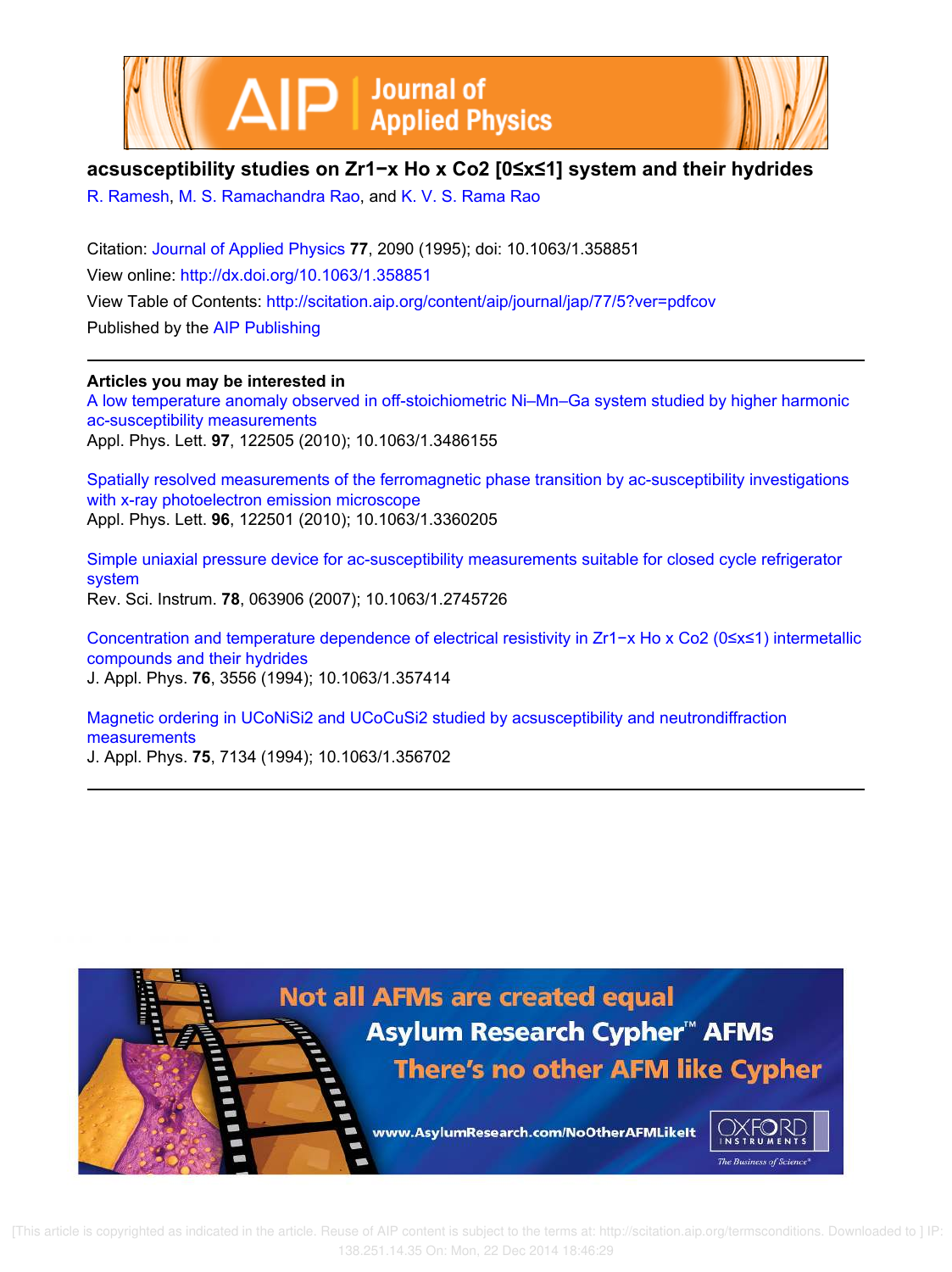# ac-susceptibility studies on  $Zr_1_{x}Ho_xCo_2[0 \le x \le 1]$  system and their hydrides

R. Ramesh,<sup>a)</sup> M. S. Ramachandra Rao,<sup>b)</sup> and K. V. S. Rama Rao<sup>c)</sup>

Magnetism and Magnetic Materials Laboratory, Department of Physics, Indiaa Institute of Technology, Madras-600 036, India

(Received 6 July 1994; accepted for publication 1 November 1994)

The ac-susceptibility studies were carried out on the intermetallic compounds  $Zr_1$ <sub>-x</sub>H<sub>0</sub><sub>x</sub>C<sub>0<sub>2</sub></sub>  $[0 \le x \le 1]$  in the temperature range 13-300 K. The magnetic transition is found to be of the first-order type for HoCo<sub>2</sub> ( $x=1.0$ ) and second-order type for  $x=0.4-0.9$ . No magnetic ordering is observed for  $x=0.2$  down to 13 K and  $x=0.0$  is found to be Pauli paramagnetic. The magnetic ordering temperature ( $T_c$ ) increases from about 13 K for  $x = 0.4$  to 77 K for  $x = 1.0$ . In addition, spin reorientation transitions are observed for  $x=0.9$  and 1.0. On hydrogenation,  $T_c$  is found to decrease considerably in all compounds. Hydrogen absorption in these compounds is found to weaken the exchange interactions which can be attributed to charge transfer effects.  $\odot$  1995 American Institute of Physics.

## I. INTRODUCTION

RETM<sub>2</sub> (RE=rare earth and TM=Fe, Co, and Ni) intermetallic compounds with cubic Laves phase structure are known to exhibit a variety of magnetic behavior determined by the position of the Fermi level in the density of states curves.<sup>1</sup> Fe possesses a permanent moment in REF $c<sub>2</sub>$ , whereas Ni is nonmagnetic in  $RENi<sub>2</sub>$  and the Co moment in RECo, depends strongly on the RE element. Magnetism in RECo, compounds arises out of itinerant electron magnetism of the  $3d$  electrons of Co induced by the localized  $4f$  moments of the RE atoms.<sup>2,3</sup> In RECo<sub>2</sub> compounds with heavy RE elements, a moment of about 1  $\mu_B$  is induced on Co by the 4 $f$  molecular field.<sup>2,4</sup>

The transition from ferrimagnetic to paramagnetic state is of the first-order type for the Dy, Ho, and Er compounds and of the second-order type for the Cd and Tb compounds.<sup>5,6</sup> The occurrence of the first-order transition in  $HoCo<sub>2</sub>$  has been attributed to collective metamagnetic transition of the 3d electrons,<sup>7</sup> which depends on the 4f moment. If the local  $4f$  moments are diluted by substituting nonmagnetic atoms like Y, the nature of magnetic transition is altered.<sup>8,9</sup> Investigation on the magnetic and transport properties of  $(Y_{1-x}Ho_x)Co_2$  compounds have indicated that the first-order transition changes to second order and then to disorder as x is decreased from  $1.0$ .<sup>8,10,11</sup>

Further, the absorption of hydrogen by the intermetallic compounds affects the magnetic properties considerably.12 Enhancement of susceptibility, $\cdot$  reduction in the Co moment and Curie temperature,<sup>9,44</sup> and various other phenomena have been observed in metal hydrides, clearly indicating that the electronic structure is altered considerably.

Hydrogen absorption in  $RECo<sub>2</sub>$  and  $REFe<sub>2</sub>$  compounds leads to charge transfer between hydrogen and the  $3d$  band, as suggested by Mössbauer experiments. $15-17$  The charge transfer might cause modifications in the electronic structure

of the host materials and hence the magnetic properties as well. The magnetic and Mössbauer studies carried out on some  $RECo<sub>2</sub>H<sub>v</sub>$  compound indicated that the absorption of hydrogen leads to the formation of magnetically ordered  $3d$ atom clusters whose presence may remain almost undetected in standard magnetic measurements.<sup>18,19</sup>

Recently, we have studied $^{20}$  the electrical resistivity of the system  $Zr_{1-x}Ho_xCo_2$  [ $0 \le x \le 1$ ] and analyzed the anomalies in terms of spin fluctuation scattering. The hydrogen absorption leads to a metal-semiconductor-like transition due to the charge effects. In order to study their magnetic properties, ac-susceptibility measurements were carried out on the system  $Zr_{1-r}Ho_rCo$ ,  $[0 \le x \le 1]$  and their hydrides and the results are presented in this article.

#### il. EXPERIMENTAL TECHNIQUE

The intermetallic compounds  $Zr_{1-x}Ho_xCo_2$  [ $0 \le x \le 1$ ] were prepared by arc melting the constituent elements under argon atmosphere and subsequently annealing at 900 "C for 10 days. X-ray diffraction studies showed that the materials have formed in single phase with C15-type Laves phase structure. The ac-susceptibility studies were carried out in the temperature range 13-300 K using a Sumitoma ac susceptometer working on the principle of mutual induction. An oscillating field of 2 Oe was applied and at a frequency of 300 Hz. The real and the imaginary parts of the ac susceptibility were recorded using phase-sensitive detection technique.

#### 111. RESULTS AND DISCUSSION

## A.  $Zr_1 - _x$ Ho, $Co_2$ -host materials

Figure 1 shows the temperature variation of the real part  $(\chi')$  of the ac susceptibility  $(\chi_{ac})$  recorded for the system  $Zr_{1-x}Ho_xCo_2$  [  $0 \le x \le 1$  ] at a frequency of 300 Hz. The Curie temperature  $(T_C)$  and the spin reorientation temperature  $(T_{\rm sr})$  are marked in each curve as shown in Fig. 1. The  $\chi'(T)$ curves show a sharp increase at Curie temperature  $(T<sub>c</sub>)$  for  $x=1.0$  and peaks for other Ho concentrations ( $x \le 0.9$ ).

a)Electronic mail: phyZ@iitm.ernet.in

b)Present address: Tata Institute of Fundamental Research, Colaba, Bombay-400 005, India.

<sup>&#</sup>x27;)Author to whom all correspondence should be addressed.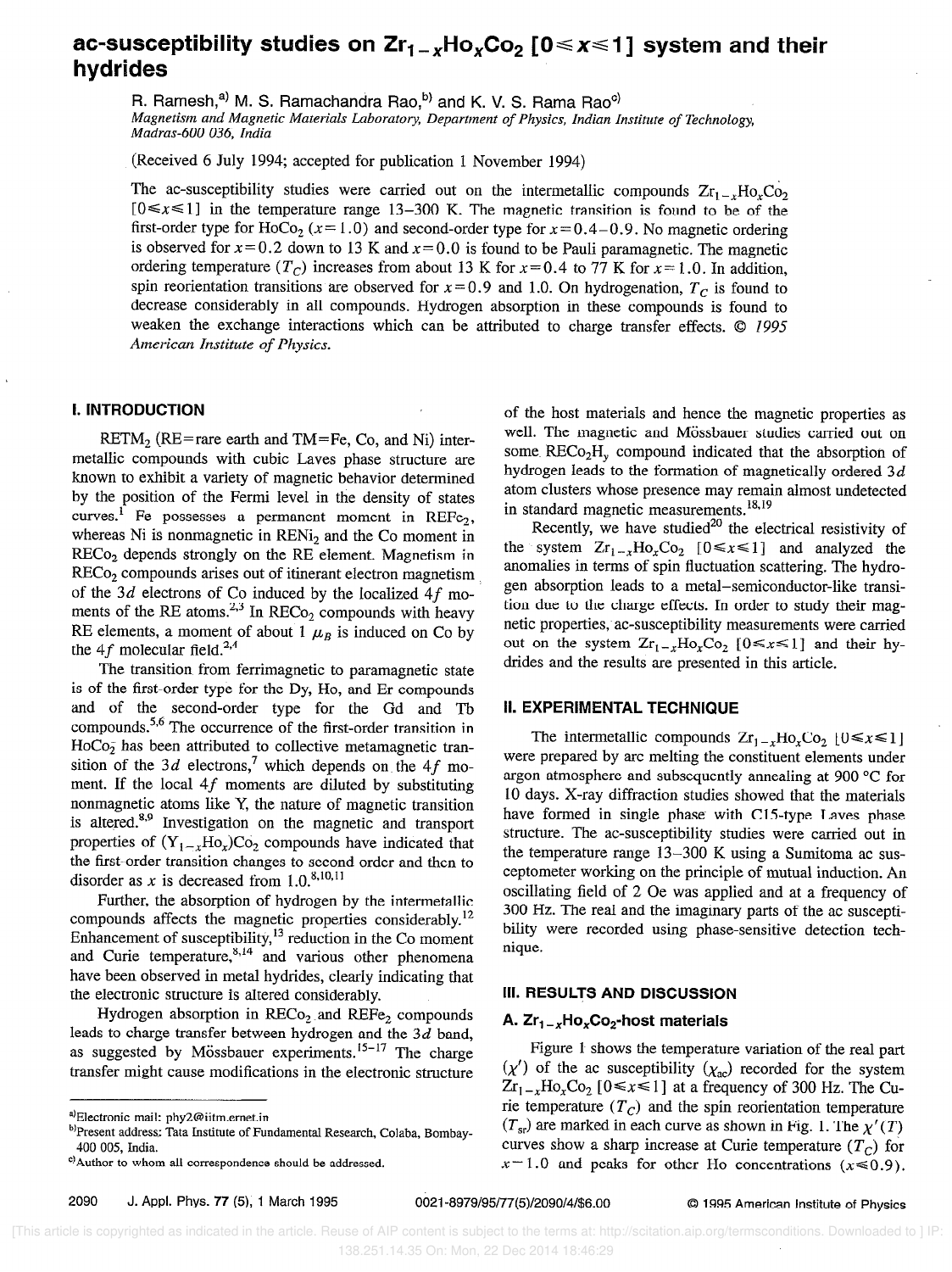

FIG. 1. Temperature variation of  $\chi'$  for the  $Zr_{1-x}Ho_xCo_2$  system. Curie temperature  $(T_c)$  and spin reorientation temperature  $(T_{sr})$  are marked by arrows and the asterisk represents unidentified anomaly.

 $HoCo<sub>2</sub>$  undergoes a first-order transition at 77 K as suggested by several investigations on the temperature variation of lattice constant, transport, and magnetic properties.<sup>5-8</sup> On the other hand, peaks are observed for  $x=0.9$ , 0.8, and 0.6 over a temperature range, suggesting that the magnetic transitions are of the second-order type.

In the case of  $x=0.5$  and 0.4, the onset of magnetic ordering is seen as an increase in  $\chi'$  at low temperatures.  $ZrCo<sub>2</sub>(x=0.0)$  shows a temperature-independent susceptibility characteristic of a Pauli paramagnet.<sup>21</sup> The  $\chi''(T)$ curves aIso show the various transitions at the same temperatures as observed in the  $\chi'(T)$  curves.

It can been be seen from Fig. 1 that the  $T_c$  of the  $Zr_{1-x}Ho_xCo_2$  system increases with x. As Ho is gradually substituted in the Pauli paramagnetic  $ZrCo<sub>2</sub>$ , the growing molecular field of Ho is expected to start inducing moment on Co and enhance the exchange interactions. The different types of magnetic ordering have also been observed in the electrical resistivity studies carried out on the  $Zr_{1-x}Ho<sub>x</sub>Co<sub>2</sub>$ system.<sup>20</sup>

As seen in Fig. 1, in addition to the peaks at the magnetic ordering temperatures, sharp peaks are observed at 14 and 17 K for the compounds  $HoCo<sub>2</sub>$  and  $Zr<sub>0.1</sub>Ho<sub>0.9</sub>Co<sub>2</sub>$ , respectively. These peaks correspond to the spin reorientation transitions occurring at the characteristic temperatures  $(T_{\rm st})$ , which are marked by arrows in Fig. 1. During the process of cooling, a reorientation of the easy axis of magnetization from  $[100]$  to  $[110]$  has been reported for HoCo<sub>2</sub> at 14 K



FIG. 2. Magnetic phase diagram for the  $Zr_{1-x}Ho_xCo_2$  system.

from magnetic and electrical resistivity $\delta$  measurements. This has been explained by the combined effect of the crystalline field and exchange interactions.<sup>22</sup> The spin reorientation transition in the system  $Zr_{1-x}Ho_xCo_2$  increases with decrease of x and disappears for  $x \le 0.8$  as seen in Fig. 1. Similar behavior has also been reported for the  $Y_{1-x}Ho_xCo_2$  system.<sup>22</sup>

Besides these transitions of magnetic origin, small maxima (anomalies) are observed in the  $\chi'(T)$  and  $\chi''(T)$ curves for  $x = 0.6$  and 0.8 at 42 and 73 K, respectively, and are marked by an asterisk as shown in Fig. 1. With the available information, the origin of these anomalies in the paramagnetic temperature region is not known. A similar type of unidentified maxima in the paramagnetic region has also been reported in the ac-susceptibility studies on  $U_2NISl_3$ system.<sup>23</sup>

The concentration dependence of the magnetic transition temperatures in the system  $Zr_1 - _xHo_xCo_2$  is given in the form of a magnetic phase diagram as shown in Fig. 2. The Curie temperatures  $(T_C)$  and the spin reorientation temperatures  $(T_{\rm sr})$  are determined from the peak positions in the  $\chi'(T)$ curves and the paramagnetic Curie points  $(\theta_p)$  are determined from the  $1/\chi$  vs T plots in the paramagnetic temperature regions. The values of the various transition temperatures are given in Table I. As can be seen from this table, both  $T_c$  and  $\theta_p$  increase with x. The  $T_c$  values are lower than  $\theta_p$  for  $x=0.4$ , 0.6, and 0.8. For  $x=1.0$ , the higher value of  $T_c$  compared with  $\theta_p$  could be due to the first-order transition wherein  $\chi'$  increases sharply with decreasing temperature. The higher value of  $T_c$  for  $x=0.9$  could also be due to the sharp peak observed.

In the  $Zr_{1-x}Ho_xCo_2$  system,  $ZrCo_2$  is Pauli paramagnetic and magnetic ordering is observed for the concentration  $x\ge0.4$ . As seen from Fig. 2,  $T_c$  increases sharply for

 <sup>[</sup>This article is copyrighted as indicated in the article. Reuse of AIP content is subject to the terms at: http://scitation.aip.org/termsconditions. Downloaded to ] IP: 138.251.14.35 On: Mon, 22 Dec 2014 18:46:29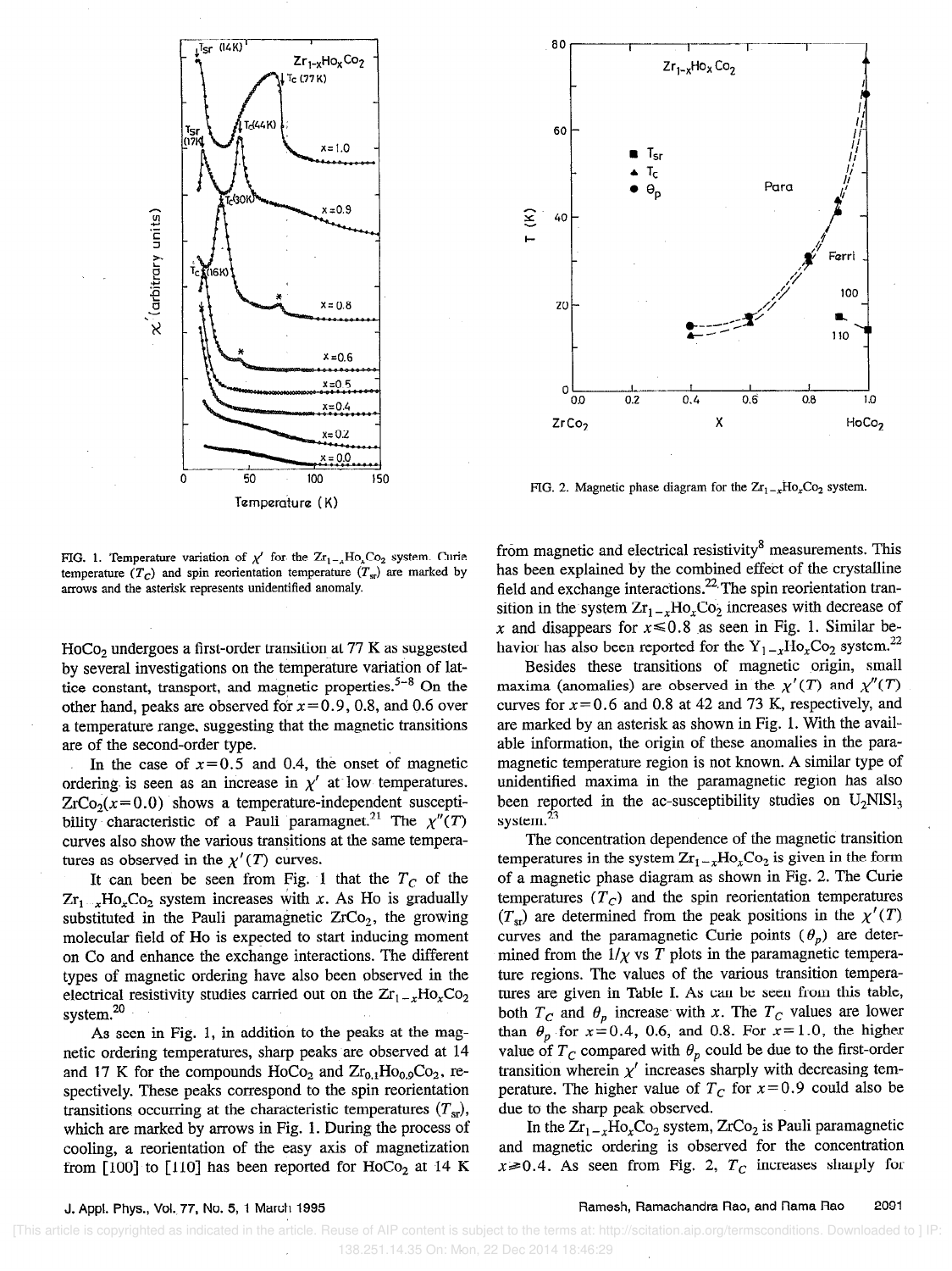TABLE I. Variations in  $T_c$ ,  $\theta_p$ , and  $T_{sr}$  with x in the system  $Zr_{1-x}Ho_xCo_2$ .

| $T_C(K)$ | $\theta_p(K)$ | $T_{\rm sr}$ (K) |
|----------|---------------|------------------|
|          |               | $\cdots$         |
|          |               | $\cdots$         |
| ~13      | 15            | $\cdots$         |
| 16       | 17            |                  |
| 30       | 31            | $\cdots$         |
| 44       | 41            | 17               |
| 77       | 68            | 14               |
|          |               |                  |

 $x \ge 0.8$ , indicating the onset of strong exchange interactions caused by the 4f molecular field of the substituted Ho atoms. In HoCo<sub>2</sub>, the 4f moments are known to induce a metamagnetic transition on the Co atoms.<sup>7</sup> HoCo<sub>2</sub> is ferrimagnetic with Co moment of about 1  $\mu_B$  induced by the molecular field of  $Ho<sup>2</sup>$ 

The ac-susceptibility measurements were carried out at three different frequencies viz. 10, 300, and 900 Hz and at a constant field strength of 2 Oe. It is found that the positions of the anomalies observed for  $x=0.6$  and 0.8 are independent of frequency of the applied oscillating field excluding the possibility of considering them as to be due to spin glass behavior.

# B.  $Zr_1_{-x}Ho_xCo_2H_y$  hydrides

The ac-susceptibility studies carried out on the hydrides of  $Zr_{1-x}Ho_xCo_2$  indicate the suppression of magnetic interactions. The temperature variation of  $\chi'$  for the  $Zr_{0.6}Ho_{0.4}Co_2H_v$  compounds shows that the magnetic transi-



FIG. 3. Temperature variation of  $\chi'$  for  $Zr_1 \rightarrow H_2CO_2H_y$ . Arrows represent  $T_c$  and the asterisk represents unidentified anomaly.





FIG. 4. Temperature variation of  $\chi'$  for HoCo<sub>2</sub>H<sub>v</sub>. Curie temperature (T<sub>C</sub>) and spin reorientation temperature  $(T_{\rm sr})$  are marked by arrows.

tion is not altered up to a hydrogen concentration of  $y = 2.3$ . However, for  $Zr_{0.4}Ho_{0.6}Co_2H_y$ , the peak observed at  $T_C$  disappears for  $y = 2.3$ . Figure 3 shows the temperature variation of  $\chi'$  for the compound  $Zr_{0,2}Ho_{0,8}Co_2H_v$ . The magnetic transition temperature, marked by an arrow in Fig. 3, is not altered much for the concentration  $y=1.0$  and disappears for  $y \ge 2.0$ . Similar behavior is observed for HoCo<sub>2</sub>H<sub>y</sub> as shown in Fig. 4. The first-order magnetic transition observed for HoCo<sub>2</sub> at 77 K is retained in HoCo<sub>2</sub>H<sub>y</sub> up to a concentration of  $y=1.8$  and for  $y>1.8$  there is no indication of a magnetic transition at temperatures down to 13 K. Similar behavior is observed in the  $\chi''(T)$  curves. This effect has also been observed in the electrical resistivity measurements on the  $Zr_{1-x}Ho_xCo_2H_y$  system.<sup>20</sup>

Reduction in  $T_c$  and the suppression of magnetic interactions seems to be the consequence of modifications in the electronic band structure of the host materials.<sup>24</sup> In RECo<sub>2</sub> compounds, the  $3d$  band is partially unfilled and the Fermi level lies in the sharply decreasing portion of the density of states curves,<sup>1</sup> resulting in an induced moment on Co by the molecular field of RE. In  $RECo<sub>2</sub>$  compounds, the 3d band is probably filled by the electrons donated by the absorbed hydrogen.  $172,20$  It is probable that the  $T_c$  does not get altered as long as the  $3d$  band is unfilled. In the case of

#### Ramesh, Ramachandra Rao, and Rama Rao